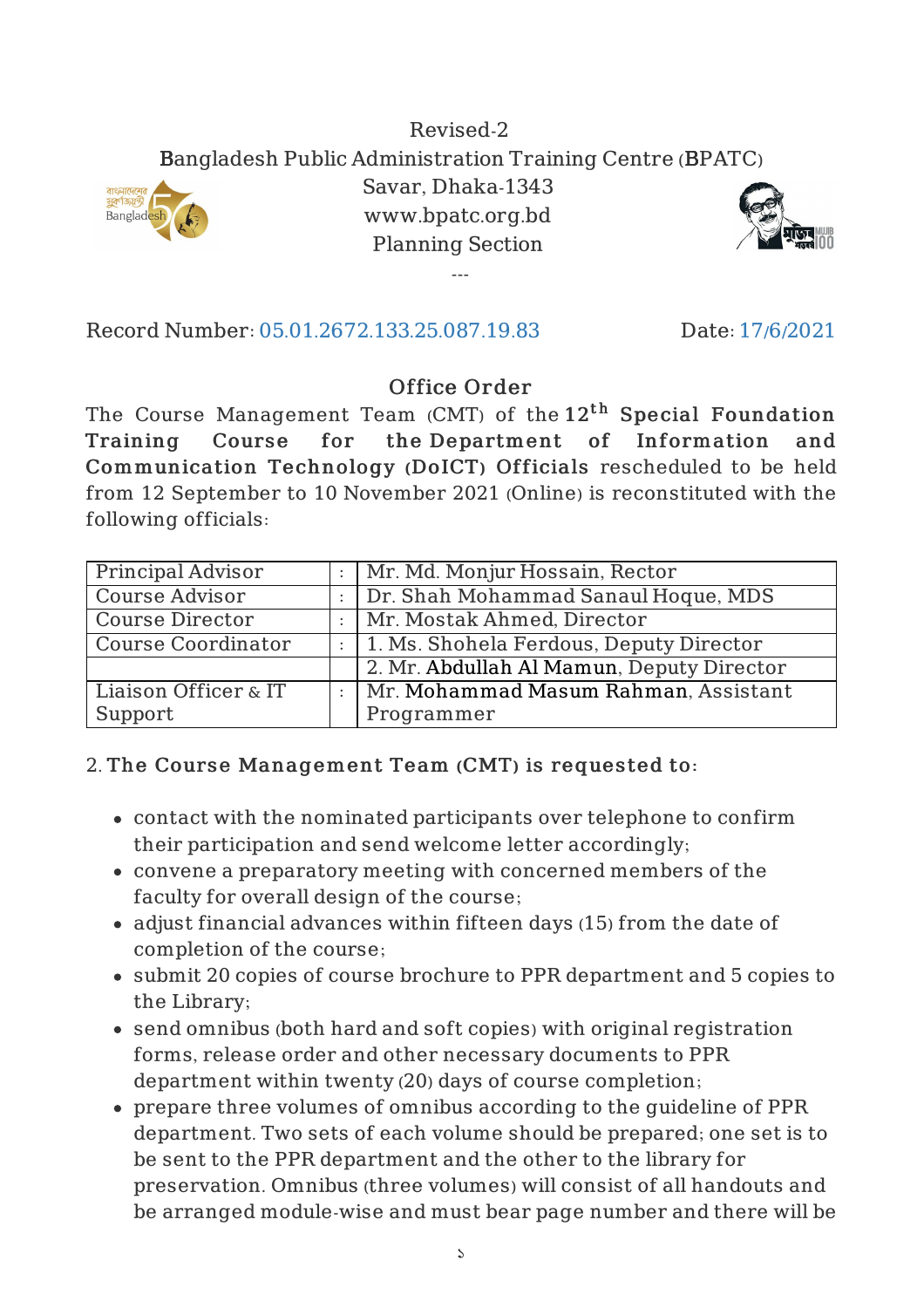an index in it. Course name, duration and course management team are to be mentioned in a separate top-page;

- moreover, a profile of guest speakers is to be added in a separate page;
- send pen picture of the participants of the course to the Evaluation Department with in seven (7) working days of completion of the course;
- send a list of the participants to PPR department at the first day of the course;
- send a copy of the release order to the DoICT and PPR department on the closing day of the course;
- send soft copy of relevant papers to the programmer and MIS to publish on the BPATC's website;
- send a Completion Report (CR) of the course within 7 working days after the course ends;

3. All courses of the Centre should run as per standard norms. Course Management Team (CMT) is expected not to deviate from the existing norms without prior approval of the Rector. If necessary, any deviation proposal may be discussed in the faculty meeting;

4. The order is issued with the approval of the competent authority.

05-09-2021 Dr. Md. Mohoshin Ali

Director Phone: 02224446607 Fax: 02224445029 Email: ppr.bpatc@gmail.com

## Record Number:

Date: 17/6/2021

#### 05.01.2672.133.25.087.19.83/1(92)

Copy for Kind Information and Necessary Action,

1) All Members (CMT), '12th Special Foundation Training Course for

DoICT Officials', BPATC, Savar, Dhaka

2) Faculty (All), BPATC, Savar, Dhaka.

3) Programmer, BPATC, Savar, Dhaka (Please publish on the website of BPATC)

4) P.S. to Rector, BPATC, Savar, Dhaka. (For kind information of the Rector)